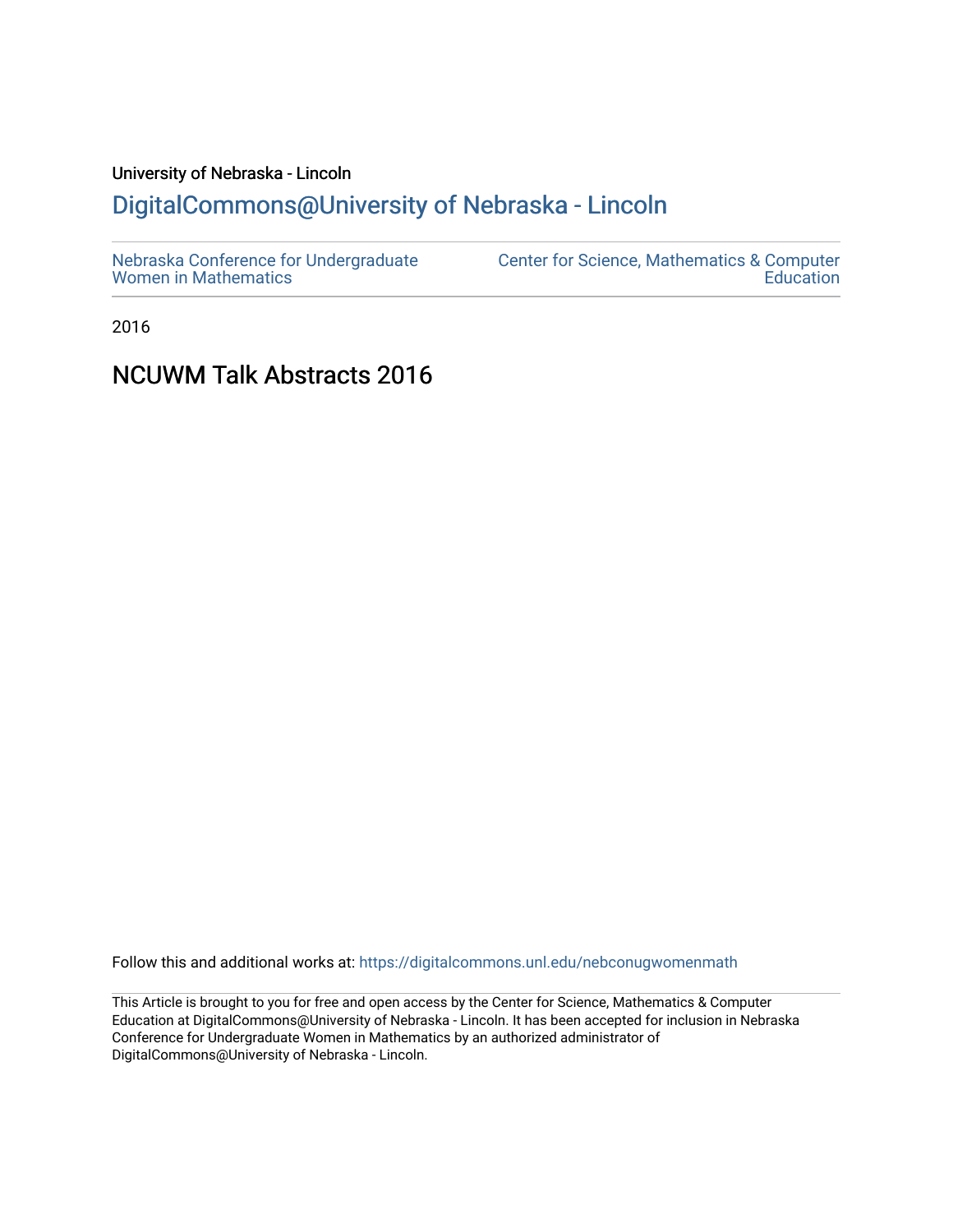The Eighteenth Annual Nebraska Conference for Undergraduate Women in Mathematics

January 29 – 31, 2016

TALK ABSTRACTS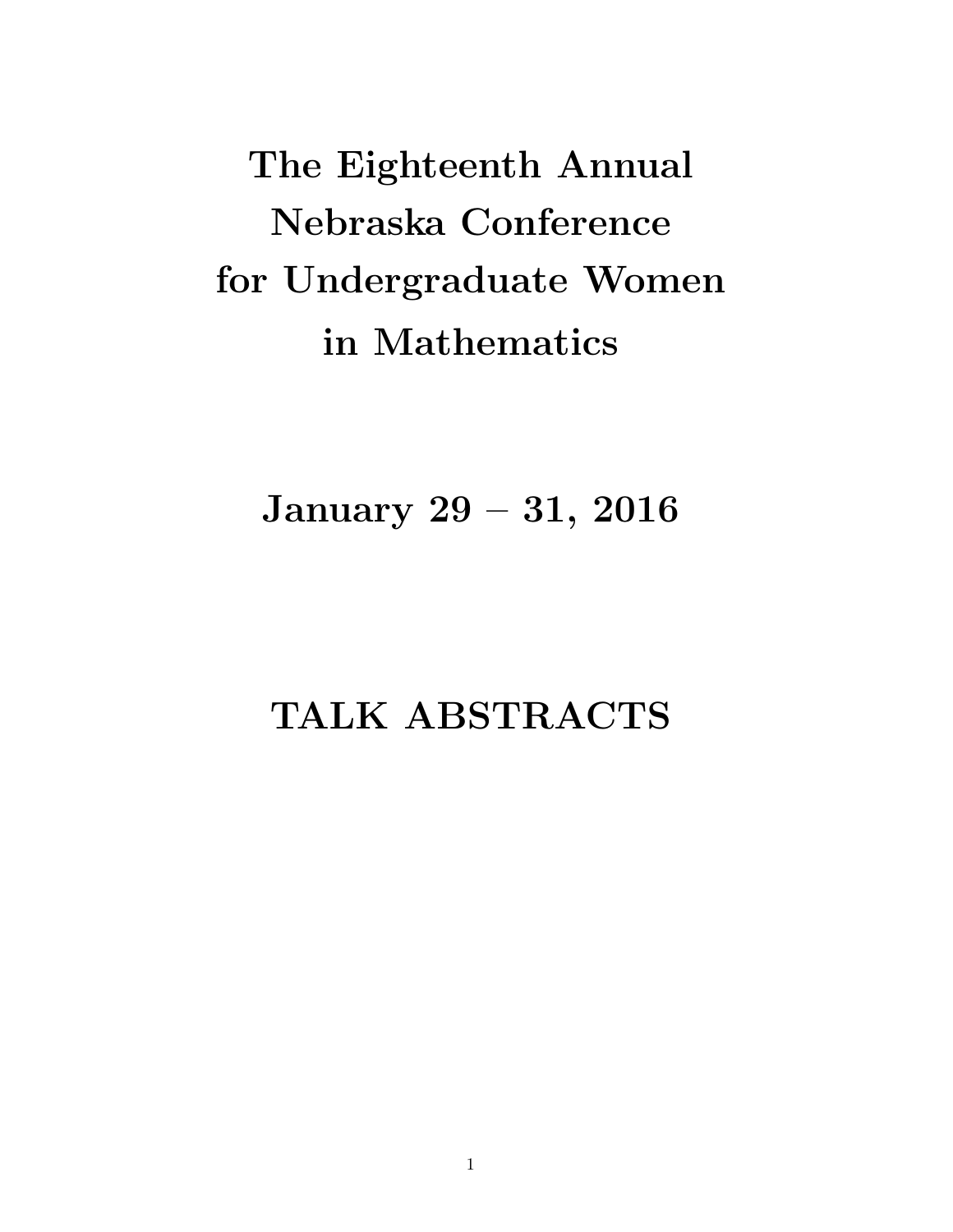# PLENARY TALKS

Dr. Emina Soljanin Professor of Electrical and Computer Engineering Rutgers University How Does Applied Math Become Applicable?

It has been widely acknowledged that research in mathematical sciences has been crucial in making communications devices, systems, and networks possible. But which research exactly? The one considered the most applicable at the time it was being conducted, the one cast in the best power point presentation, the one proving the most fundamental theorems, the one with the most dedicated owners, the one with the most charismatic proponents, or none, or all of the above? In this talk, I will tell you what, after more than two decades of working at Bell Labs, I think was hard, what was easy, and why I believe the toughest uphill battles for applying math to networking are still in front of us.

Dr. Abigail Thompson Professor of Mathematics University of California Davis Knots and Low-Dimensional Topology

Low-dimensional topology is the study of 2, 3 and 4-dimensional spaces. Topologists are interested in the properties of these spaces that don't change much if the space is deformed a little; for example, even though the surface of the earth isn't perfectly round, topologists are content to call it a sphere. I'll talk about some of the ideas that drew me to low-dimensional topology in the first place, and about some of the questions, particularly in knot theory, that keep me there.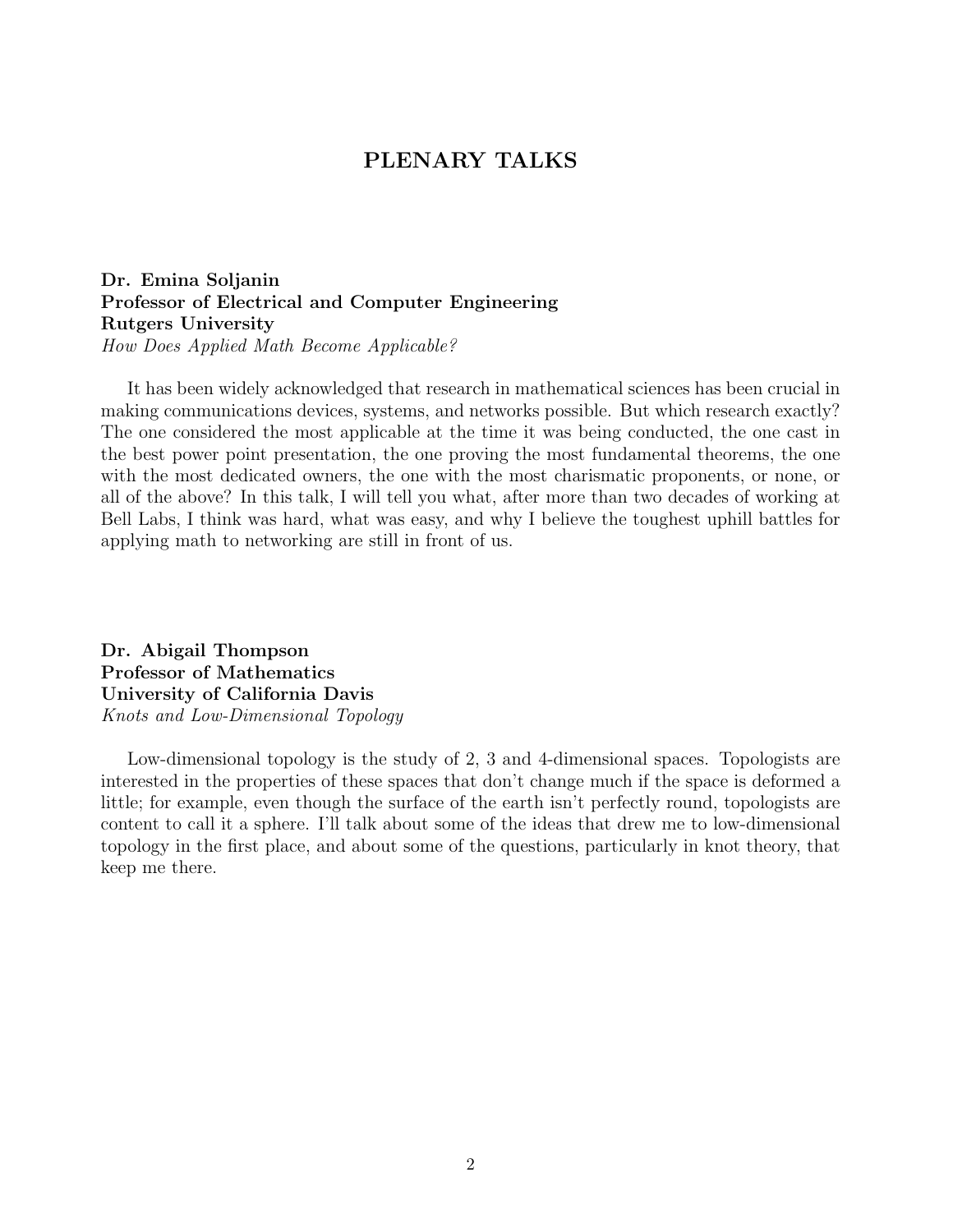# Talks by Undergraduate Students

## Shuchi Agrawal, Brown University

On the Topology of the Space of Coverings

We will discuss original results regarding the topology of configuration spaces of coverings. For our purposes, a configuration space of k-coverings of an object by closed disks is the space of all points where each point represents a valid k-covering of our object. First, we deduce the homotopy type of the space of k-coverings of the unit intervals with 1 excess ball (i.e. using  $kn+1$  balls of uniform radii). Then, we deduce the homotopy type of the space of k-coverings of the circle, with no excess balls (i.e. exactly k balls). Many open questions relating to both problems also arise.

#### Esther Banaian, College of Saint Benedict

Generalization of the Eulerian Numbers and Multiplex Juggling Sequences

We consider a generalization of Eulerian numbers which count the number of placements of cn "rooks" on an n by n board where there are exactly c rooks in each row and each column, and exactly k rooks below the main diagonal. The standard Eulerian numbers correspond to the case  $c = 1$ . We provide a method for counting these objects, compare their properties to standard Eulerian numbers, and show how they relate to juggling sequences!

# Erin Brine-Doyle, University of St. Thomas Emily Vecchia, University of St. Thomas Comparing Methods of Identifying Knotting Behavior in Open Chains

The recent discovery of open arc knotting in physical systems such as polymers, proteins, and DNA has motivated studies aimed at classifying knotting in open chains. Knotting is trapped in closed knots making it possible to study the knotting in closed curves mathematically. By using different schemes to close the endpoints of an open arc knot, one can define the knotting of open chains in a number of different ways. The purpose of this project is to analyze and compare five different methods used to classify knots in open chains. These methods are known as the Infinite Method, the Random Equilateral Arc Method, the Straight Line Method, the Center of Mass Method, and the Convex Hull Method. The knotting in open chains is classified with these five methods and then the results are compared and analyzed statistically.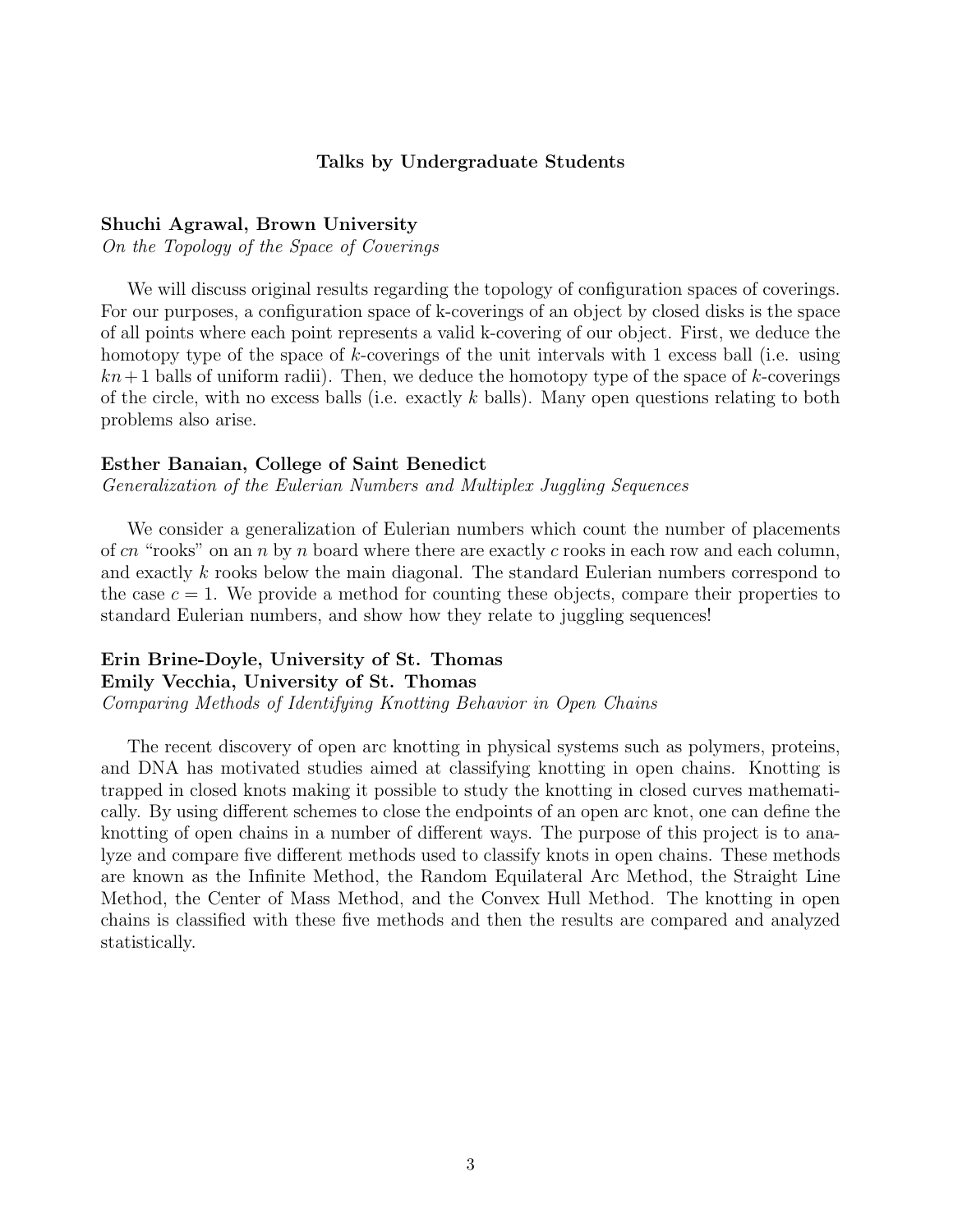# Monica Busser, Youngstown State University

Unique Hamiltonicity and Computational Algebraic Geometry

A Hamiltonian cycle is defined as a path through vertices and edges where every vertex is passed through only once. Graph theorists have long considered questions of unique Hamiltonicity, as there is no easy way to determine how many Hamiltonian cycles a graph has. One conjecture of particular interest is Sheehan's Conjecture (1975), which remains open and states that there are no uniquely Hamiltonian 4-regular graphs. Recent methods put forth by De Loera et al use computational algebraic geometry (and in particular Gröbner bases and standard monomials) to determine the amount of Hamiltonian cycles in a graph. We will discuss the development of our algorithm which is based on these methods and determines unique Hamiltonicity. We will also discuss our results regarding Sheehan's Conjecture as well as other conjectures.

# Kate Causey, Furman University

Collaboration: A Mathematical and Medical Partnership

I will be presenting on my experiences working under a statistician in a medical context. I will highlight the benefits and difficulties of interdisciplinary communication with specific examples of statistical evaluations of medical research projects. In these examples, I aim to emphasize the importance of clear communication between all involved researchers at all stages: data collection, analysis, and results.

# Sarah Chehade, University of Houston

Ranking Methods for Multi-Player Competitions

Ranking methods are used to rate sports teams, webpages, and preferences for Netflix movies. One well-known ranking method, which is used by the Bowl Championship Series in NCAA college football, is known as Massey's method. Massey's method considers a tournament (or a season) of games in which two players (or teams) compete, and for which there is one winner and one loser in each game. Using the scores from all of the games, Massey's method assigns a rating to each team allowing one to describe which teams are better than others. In this talk, I will discuss a generalization of Massey's method to tournaments of multi-player games. For a fixed number  $p$ , each game in the tournament will have  $p$  players compete and will end with 1 winner and  $p-1$  losers. I'll discuss a way to assign a ranking to teams in this situation, and discuss applications of this ranking method to surveys and determining people's preferences in situations where multiple options are available.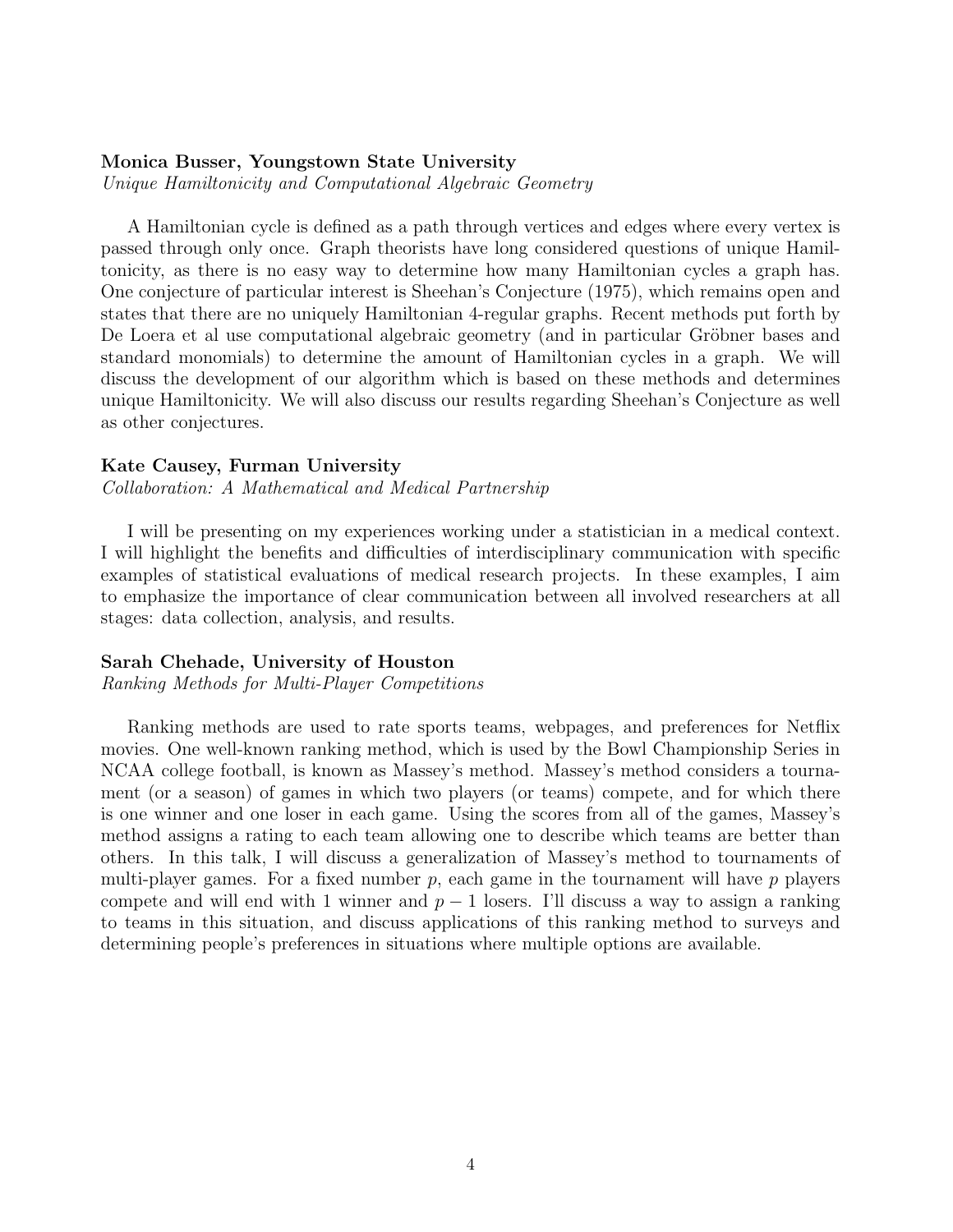# Jiarui Chu, Davidson College

Random Visibility in Unit Bars

Two unit bars are visible to each other if an unobstructed vertical sightline can be drawn between them. The study of visibility in bars is motivated by Very-Large-Scale-Integration (VLSI) layout problems, and has applications in robot navigation, hidden-surface removal, and computer-aided software-engineering (CASE) tools. Although there is a rich body of research on visibility in bars, the existing research is mainly done in fields of computational geometry and graph theory. No result has been published on the probability aspects of visibility problems. Our research focuses on three major problems. Assuming  $n$  unit bars have uniformly distributed locations within width  $w$ , we first conjecture and prove the probability of having zero visibility among the  $n$  bars. Then we conjecture the probability density function and expected value for the number of bars required to cover the top bar. Finally, we derive the expression for the maximum number of visible pairs among the  $n$  bars.

#### Courtney Cochrane, Davidson College

K-forcing in Neurodegenerative Disease Spread

Neurodegenerative disease spread, both on a microscopic and macroscopic level, has been the subject of much previous study. Successfully modeling the spread of disease will allow for a more informed understanding of the disease, factors which influence progression, and possible treatment options. Graph Theory allows us to produce artificial neural networks that simulate connections between regions in the brain, and model changes in the brain, including those associated with brain diseases. Using this graph theoretical framework to model the brain enables application of a technique called  $k$ -forcing which uses graph coloring to indicate disease spread across the regions of a neural network. We use an adapted version of k-forcing to model the spread of neurodegenerative disease throughout the brain, and analyze the subgraph containing the healthy nodes. We examine the effects of k-forcing with different disease spread patterns and glean some interesting results which can inform future study in this area.

#### Angie Davenport, James Madison University

A Seasonal Matrix Model for Growth of Lycium carolinianum in Coastal Marshes

In this presentation we will discuss a proposed stage-based matrix model of the Carolina Wolfberry Lycium carolinianum that can provide insight into the ecosystem that encompasses the Aransas National Wildlife Refuge and the migrating Whooping Crane, or Grus americana.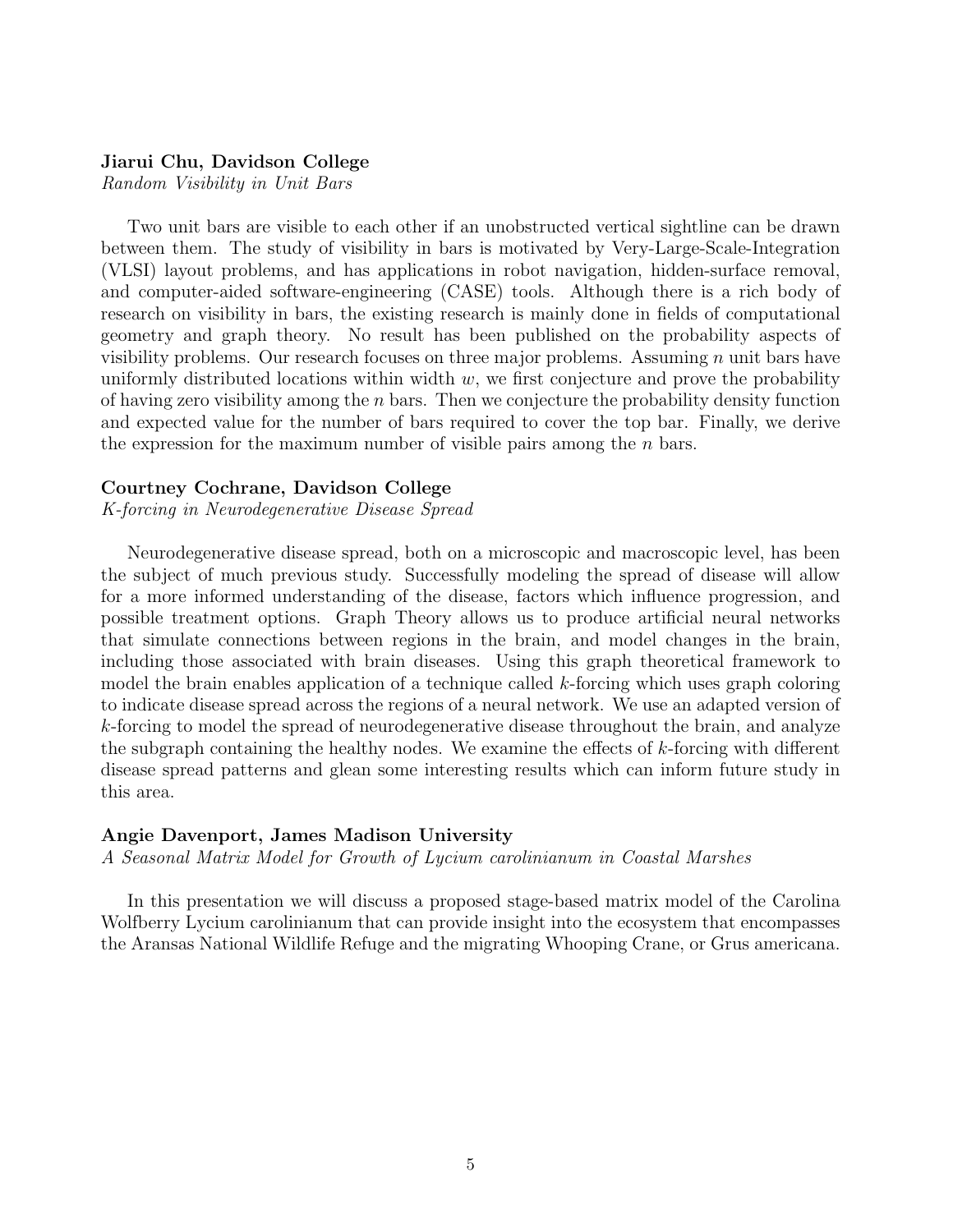# Sara DeBrabander, University of Wisconsin-Eau Claire Michelle Gebert, University of Wisconsin-Eau Claire Lattice Point Visibility on Generalized Lines of Sights

Integer lattice point visibility has been studied since 1971 on straight lines through the origin with rational slopes. Harris, Kubik, and Mbirika generalize this notion of lines of sights to include all curves through the origin given by functions of the form  $f(x) = \frac{a}{b}x^n$  where  $\frac{a}{b} \in \mathbb{Q}$ and  $n \in \mathbb{Z}^+$ . Many questions remain open in this new setting of generalized lines of sights. In the classic setting where  $n = 1$  a lattice point is visible if there exists no other lattice point between the origin and the point. The visible points are the points  $(x, y)$  where  $gcd(x, y) = 1$ . We explore the process of identifying the first visible lattice point on a given curve  $f(x) = \frac{a}{b}x^n$ in this new generalized setting. Also we explore the form of any given lattice point on  $f$  in this setting. This allows us to find the number of lattice points on f between the origin and a given lattice point  $(x, y)$ . We compare these findings to the classic setting.

# Rachel Domagalski, Central Michigan University

# Dana Lacey, North Central College

On the Catenary Degree of Numerical Monoids Generated by a Generalized Arithmetic Sequence

We give a closed form for the catenary degree of any element in a numerical monoid generated by a generalized arithmetic sequence in embedding dimension three. While it is known in general that the largest and smallest nonzero catenary degrees are attained at Betti elements, the current literature contains no information about the other realizable catenary degrees. By classifying each element in terms of its Betti element divisors, we identify all the catenary degrees achieved and where they occur. In addition, our research provides the dissonance number and the period value, even though previous works have shown only that the catenary degree is periodic using a non-existential proof.

# Marissa Eckrote, University of Wisconsin-La Crosse

A Permutation Test for the Spread of Three-Dimensional Rotation Data

Statistical inference procedures that require no distributional assumptions make up the area of nonparametric statistics. The permutation test is a nonparametric test that can be used to compare measures of spread for two data sets, but it is yet to be explored for threedimensional rotation data. A permutation test for such data is developed and the statistical power of this test is considered under various scenarios. The test is then used in an application comparing movement around the calcaneocuboid joint for a human, chimpanzee, and baboon.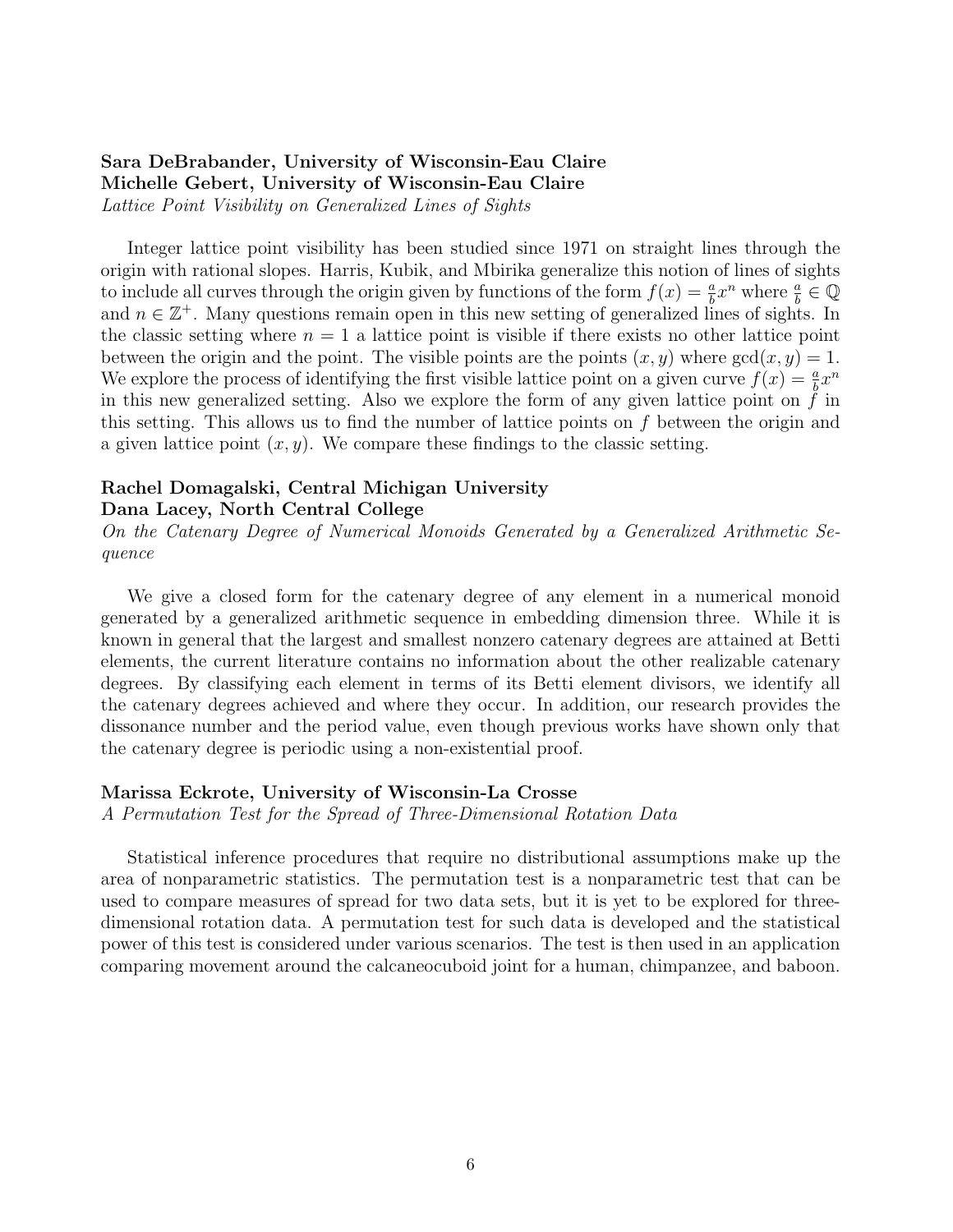# Sarah Fleming, Williams College Nina Pande, Williams College

The Relationship Between a Ring and its Completion

If R is a Noetherian ring with exactly one maximal ideal, we can define a metric on R based on its maximal ideal and complete R with respect to that metric. The relationship between a ring R and its completion can be studied through the natural map from the prime ideals of the completion of R to the prime ideals of R given by intersecting ideals of the completion with R. If p is a prime ideal of R, the inverse image of p under this map is called the formal fiber of R at p. In this talk, we show that there are rings whose formal fibers have unexpected properties. All relevant concepts beyond basic ring theory will be defined during the talk.

# Nina Galanter, Grinnell College

The Territorial Raider Model with Strategic Movement and Multi-Group Interactions

We analyzed the territorial raider game, a graph based competition for resources, with strategic movement. First we investigated the game in which players are individual organisms. Using a machine learning algorithm, we discovered that strict Nash equilibrium strategy sets only occur when all players raid one another and raiders do not compete. This indicates equilibria are generated by derangement functions of graphs. Thus, we found that a graph will permit a derangement if and only if it permits a strict Nash equilibrium. We then extended the game to the case where players are divisible "hives" or "armies". We examined both discrete and continuous division of armies. Our results include Nash equilibria for regular graphs and regular bipartite graphs in both cases. We found that while group entities defend in more situations than in the individual organism game, the portion of a group defending varies based on the degree of vertices and the advantage given to owners in protecting resources.

# Michelle Gebert, University of Wisconsin-Eau Claire see Sara DeBrabander

## Cassie Hartley, James Madison University

Analysis of a Metapopulation Model with an Allee Effect

A metapopulation is a collection of subpopulations of the same species living in separated habitats (called patches) coupled by migration. We will consider a metapopulation for which each subpopulation has a carrying capacity and an Allee threshold. An Allee threshold for a patch is a population under which the species is not viable in the patch. We develop a model for such a metapopulation in an arbitrary number of patches, and study the dynamics in two patches in detail. We are especially interested in conservation, so we study which combination of parameters and initial populations lead to persistence of the population. Using detailed simulations in MATLAB, Python, and Sage, we describe the basin of attraction for the zero population, that is, the range of initial conditions for which the population goes extinct; these are the initial conditions we want to avoid, and if there are too many of them, the population is more likely to go extinct.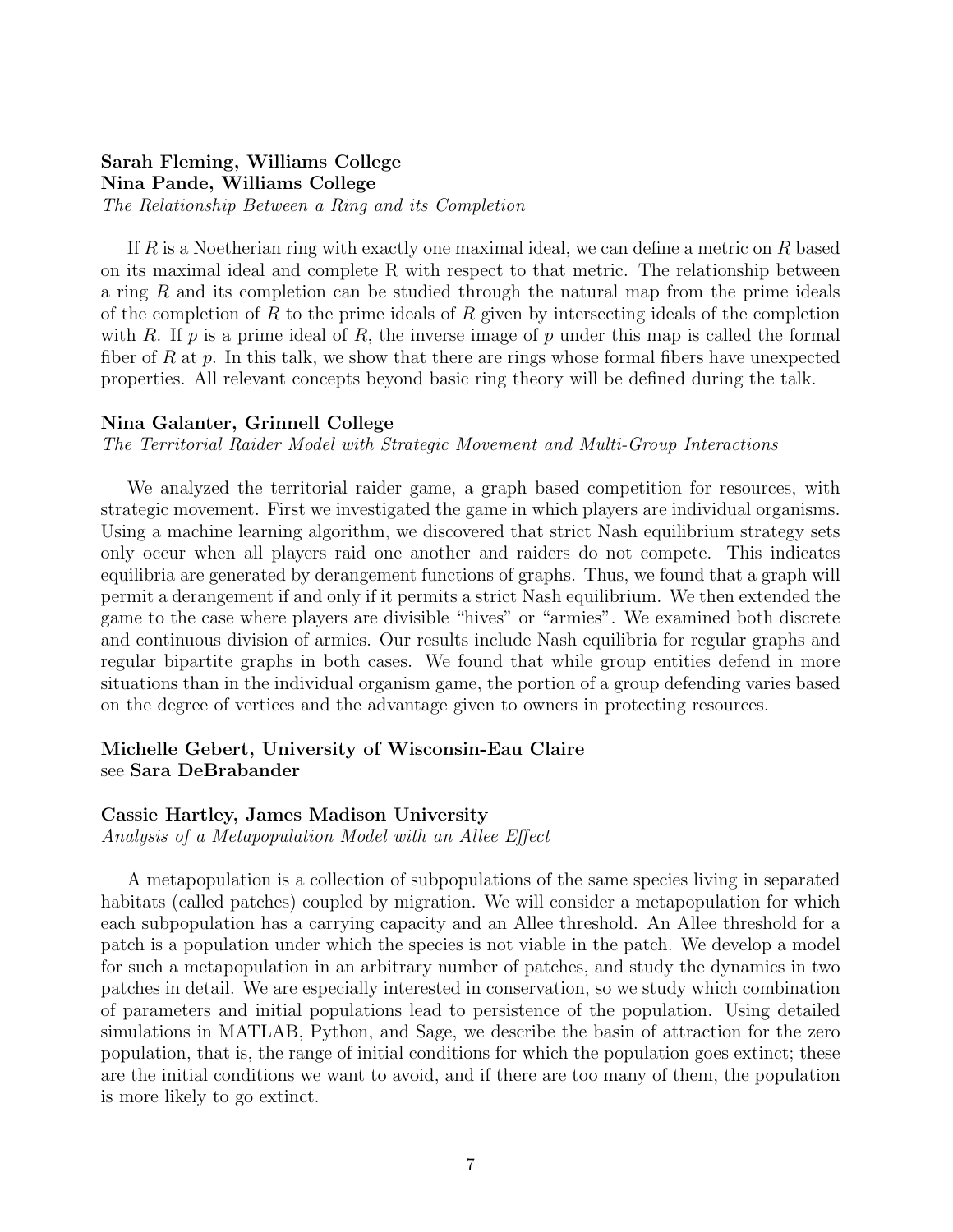## Sarah Hilsman, Hope College

Level Curves of a Real Algebraic Function: A Generalization of a Theorem of Pólya

We consider an old theorem of George Pólya's which looks at the level curves of certain polynomial functions and the intersection of such curves with lines of positive slope. We extend P'olya's theorem, relaxing conditions on the polynomial functions and considering intersections with lines of negative slope. The degree two case gives us hyperbolic paraboloids, leading to a brief visual demonstration of solid analytic geometry (the algebraic study of the real vector space  $\mathbb{R}^3$ ).

## Jordan Hunt, Northern Arizona University

Perfect Numbers in the Eisenstein Integers

Perfect numbers are positive integers equal to the sum of their proper positive integral divisors. Mathematicians from Euclid to Euler investigated these mysterious numbers. We present results on perfect numbers in the imaginary quadratic field of Eisenstein integers.

#### Yilin Jiang, University of Oklahoma

Applying Finite Element Method in Reservoir Simulation

Partial differential equations (PDEs) are extensively applied in oil industry, such as the flow of fluids through porous media and reservoir simulation. However, due to complicated boundary conditions and pragmatic constraints, analytic solution of corresponding PDEs is hard to find. Therefore, numerical methods, such as finite difference method (FDM) and finite element method (FEM) are introduced to solve these problems. Our project explores a more efficient finite-element procedure via Galerkin-based rule and distinct test functions to solve a specific equation that describes the two-dimensional, three-component, and single-phase flow problem, compared to analytical solution.

## Ratna Khatri, George Mason University

Consensus vs. Fragmentation in a Model of Opinion Dynamics

We consider a continuous version of the Krause model of opinion dynamics. Interaction between agents either leads to a state of consensus, where agents starting out with random initial opinions converge to a single opinion as time evolves, or to a fragmented state with multiple opinions. We linearize the system about a uniform density solution and predict consensus or fragmentation based upon the most unstable mode of the dispersion relation. Analytical predictions are then compared to numerical simulations.

# Dana Lacey, North Central College see Rachel Domagalski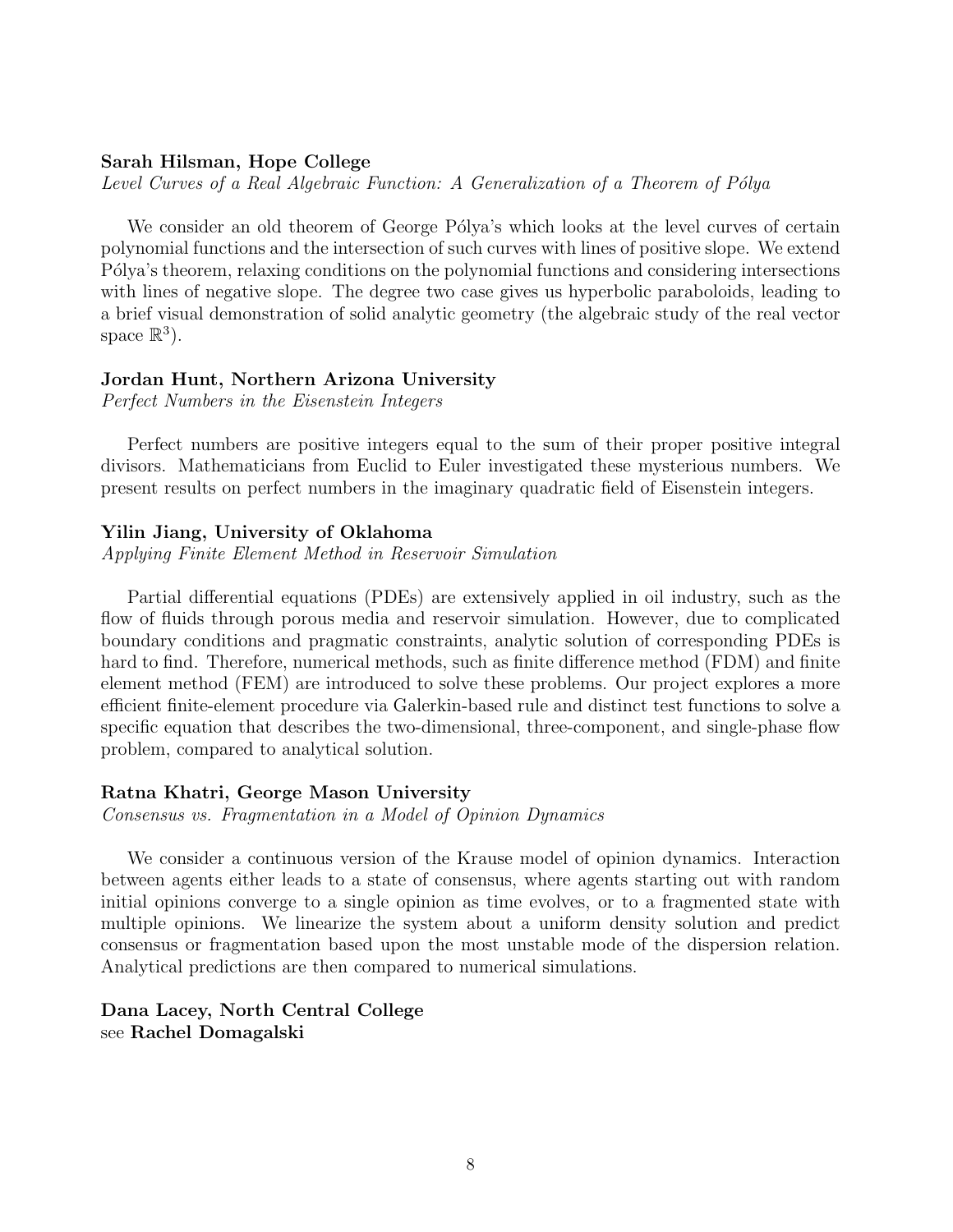## Rayanne Luke, State University of New York at Geneseo

Pushing the Bounds of Numerical Ranges

The numerical range W of an  $n \times n$  matrix M with complex entries is the compact and convex subset of  $\mathbb C$  defined as  $W(M) = \{x^*Mx : x \in \mathbb C^n, ||x|| = 1\}$ . An integer lattice point is of the form  $a + bi$ , where a and b are integers. Seeking invariant upper bounds for the area of and number of lattice points contained within the numerical range, we begin by finding the exact area of the numerical range of a  $2 \times 2$  matrix, whose shape is an ellipse. Generalizing to upper area bounds for any size matrix, we circumscribe the numerical range by a circle. To provide a universal bound, we define a translation to ensure that the numerical range contains the origin. Thus, we arrive at the author's new proof of an upper bound for the area of the numerical range of any matrix, where the formula is expressed in terms of the trace of the matrix. We also use the trace of the matrix to bound the number of lattice points contained within the numerical range.

# Crystal Mackey, Youngstown State University

Numerical Results for the IVP to the Burgers Equation with External Forces

In this project, we use Burgers equation to study traffic flow, including shock and rarefaction waves, where traffic density, traffic flow, and velocity are the main variables expressed as functions of position and time. The derivation of the conservation law from physical principles can be reduced to Burgers equation. The initial value problem (IVP) of Burgers equation is a partial differential equation with an initial condition. Our objective is to numerically approximate solutions to the IVP for Burgers equation with external forces. After deriving the Lax-Wendroff method and modifying it to improve numerical approximations, adaptations were made to include an external force term. External forces may help to capture physical traffic interpretations such as traffic lights, driver interactions, multiple lanes, or on and off ramps on a highway. Our goal is to approximate solutions to the IVP for Burgers equation with external forces and compare our numerical simulations to real data.

#### China Mauck, Grinnell College

Integrating Fish Movement in Multispecies Population Modeling

A major issue with modeling fish population dynamics is tracking movement of species between regions. Two different veins of models have been explored: data-driven and partial differential equations. A discrete model is formulated that incorporates population growth, predation, and movement based on the relative proportions of a species population. For any population growth/predation model posed, the choice of a transition matrix is non-unique within a family. Additional constraints are needed to close this model. Further, a variety of different PDE formulations is considered, which take into account fish movement, seasonal and long-term temperature fluctuations, and spatial dependence on nutrients. A comparison of these models is discussed.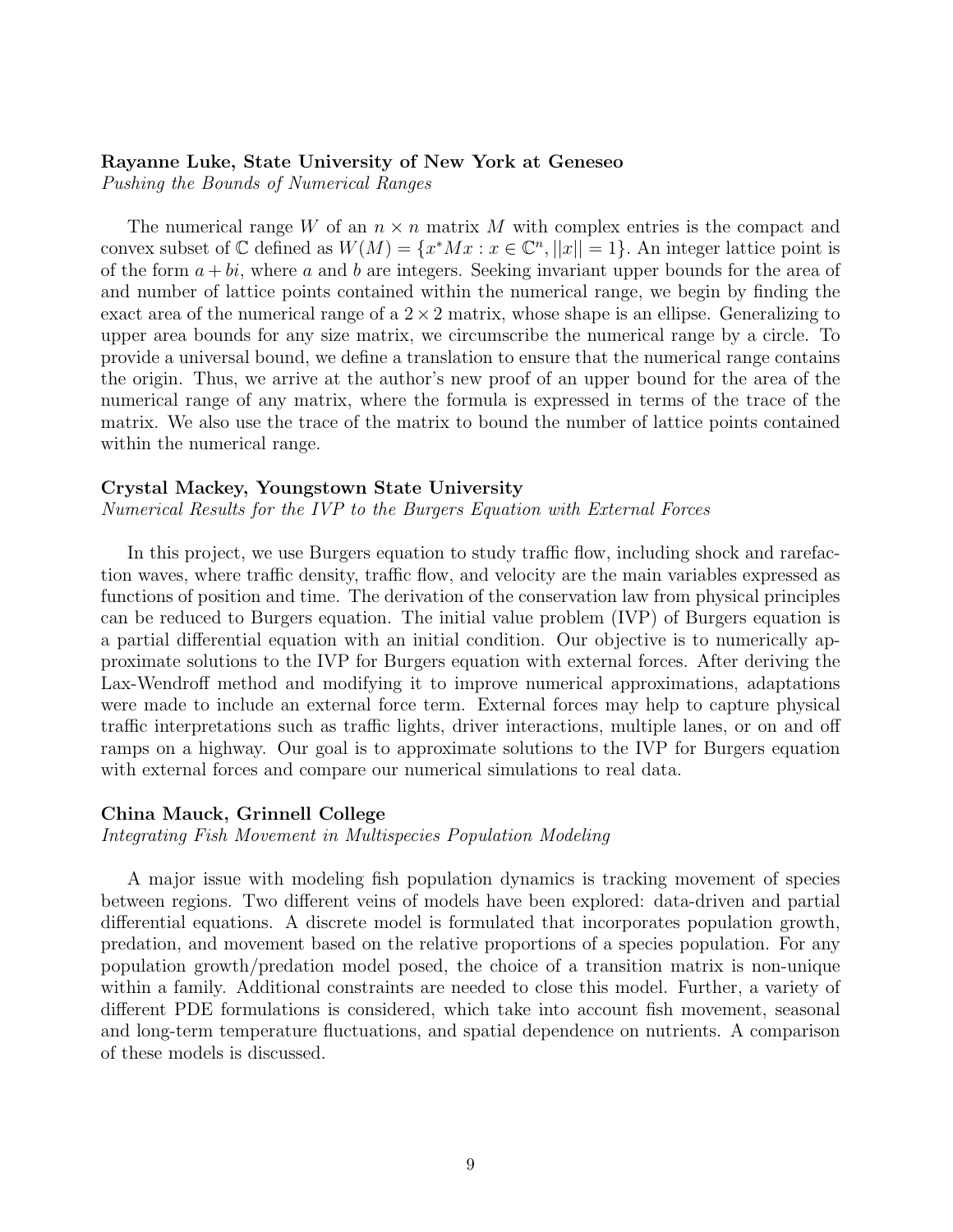## Kathleen McLane, George Mason University

Mathematical Modeling, Dynamics, and Simulation of Search and Rescue Operations through UAVs

The use of unmanned aerial vehicles (UAVs) to accomplish tasks is a fast growing field in technology today for search and rescue operations. This multidisciplinary area requires precise mathematical modeling, description of associated mechanics, and evolution of probabilistic algorithms. We consider the development of a UAV model that incorporates the dynamics along with a decision-making framework using probabilistic search algorithms. The governing differential equations describing the dynamics are solved via numerical algorithms, and its performance compared for our model. Bayes filters are implemented to detect the presence of targets in the search area through calculations of belief functions. The proposed models are validated computationally for benchmark applications including searching a savannah in Africa for poachers to identifying residues of pesticides in crops. The computational results will be compared against experimental results obtained via drones that are built as a part of this research.

# Shambavi Natarjan, Westminster College

Kramers-Kronig Relations in Spectroscopy

In spectroscopy, researchers study the interactions that a beam of particles has with a matter target in order to produce spectra, which are functions of properties that vary with the energy of a particle. The Kramers-Kronig (KK) relations obey the "principle of causality" and were found to link certain pairs of spectral properties, such as particle speed and absorption rate in a sample material. I will explain the mathematical foundations of the KK relations and use them to extract the phase shift spectra of a beam of photons of light from its reflection spectra obtained from isotopic species of water.

#### Stina Nyhus, Utah Valley University

The Math Behind Art Designs

In this presentation it will be shown how math, together with simple origami folds and the free software GeoGebra, can be used to construct amazing math-art designs. Many authors (T. Hull, D.P. Scher, S. Smith, etc.) have researched origami folding in connection with the conic sections and used dynamic software to demonstrate those folds. Work done by V. Vasilevska has explored and animated segments of tangents to parabolas in creating math-art designs. We expand on those methods by animating segments of tangent lines to ellipses and hyperbolas. First, the math behind these construction methods will be discussed. Then it will be demonstrated how geometry was used to construct several GeoGebra tools that take a constraining polygon/curve to find a best-fit conic section within it. Using GeoGebra we then animate those tangent segments which results in beautiful works of geometric art featuring the best-fit conic. Furthermore, we showcase those constructed math-art designs and discuss possible applications.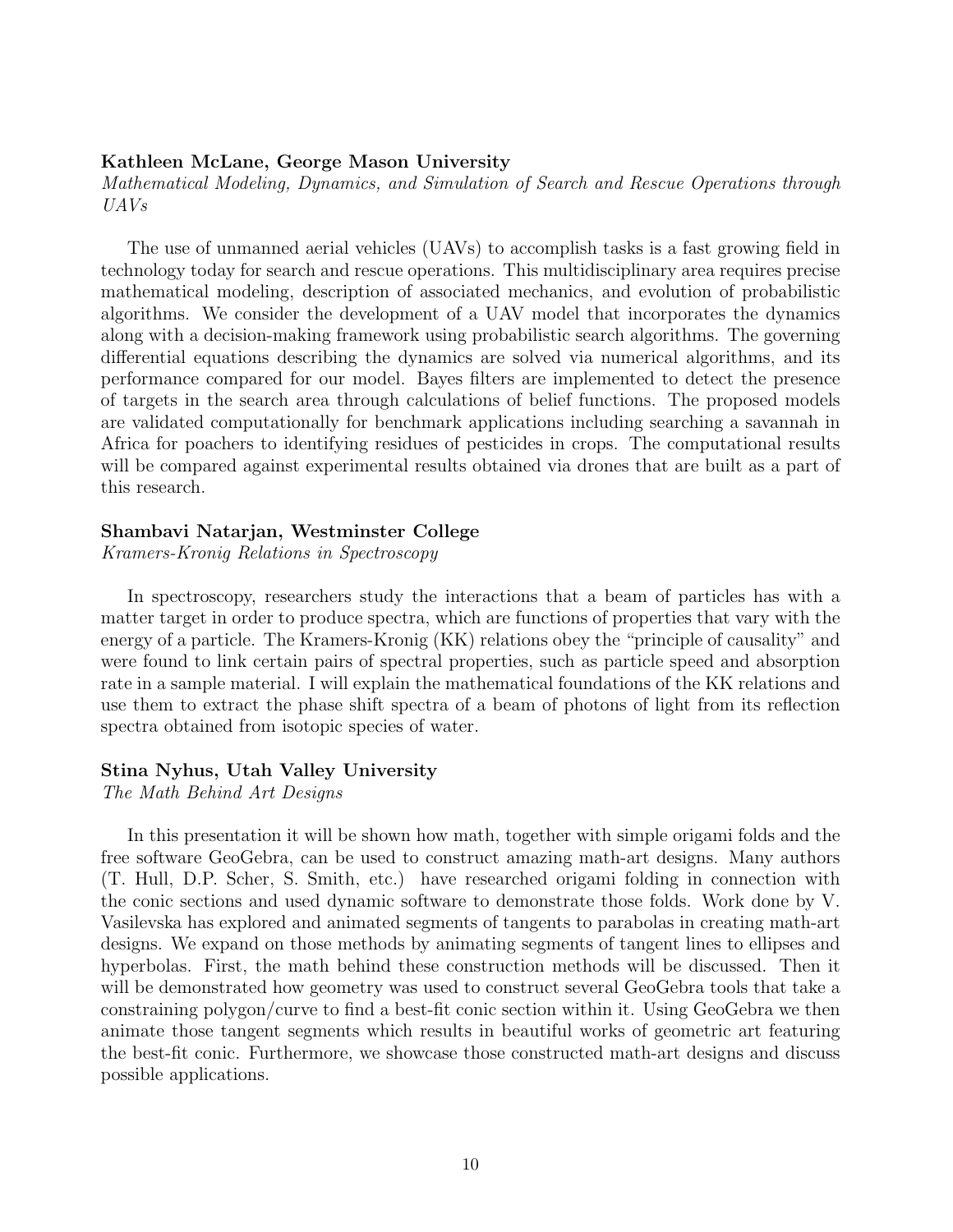# Ashley Orr, Youngstown State University

A Study of Youngstown Public Housing Program Participants' Preferences

Public housing programs are among the most costly public assistance programs in the United States and yet still only serve one in four eligible households. The Department of Housing and Urban Development (HUD) promotes affordable housing to low income households through a variety of programs administered by local and regional public housing authorities (PHAs). Although much research has focused on the superiority of one program over another, this paper takes a different approach and analyzes the preferences of public housing participants. Using a unique cross section of households served by the Youngstown Metropolitan Housing Authority, logistic regression is used to predict the likelihood that low income program participants prefer Section 8 vouchers over HUD owned and maintained public housing units in the Youngstown metropolitan area. Surprisingly, Youngstown households' preferences lie with public housing units.

#### Adele Padgett, University of Chicago

An Investigation Into Some Covers of Finite Spaces

Covering spaces are important objects in a variety of areas of mathematics. As the investigation into finite spaces and their properties continues, information about what covers of these spaces look like and how to construct them could become useful. One way of searching for this information is to look for similarities between covers of finite spaces and covers of spaces we are accustomed to working with. In this paper, we will investigate the relationship between the wedge of two circles and the 5-point space weakly homotopic to it. Afterword, we will suggest an intuitive way to find covers for any height-2 poset by looking at other wedges of circles.

Nina Pande, Williams College see Sarah Fleming

#### Priyanka Prasad, Butler University

Row Standard Young Tableaux: the Two-Row Case

Young diagrams are combinatorial objects with multiple applications in representation theory first introduced in 1900 by Albert Young. They are formed from simple arrangements of a fixed number of square boxes placed in left justified rows. A Young diagram in which each box is labeled with a number following a prescribed set of rules is referred to as a Young tableau. A diagram labeled using the most well-known set of rules becomes a standard tableaux. The number of distinct standard tableaux of a given shape and size can be calculated using the hook length formula. Row-standard tableaux are formed using another less studied set of labeling rules. No formula exists to determine the number of row-standard tableaux of a given shape and size. This talk will explore a formula to count two-row row-standard tableaux. It will discuss a standardization function which groups tableaux into equivalence classes. This work is connected to current research on closures of irreducible components in Springer varieties.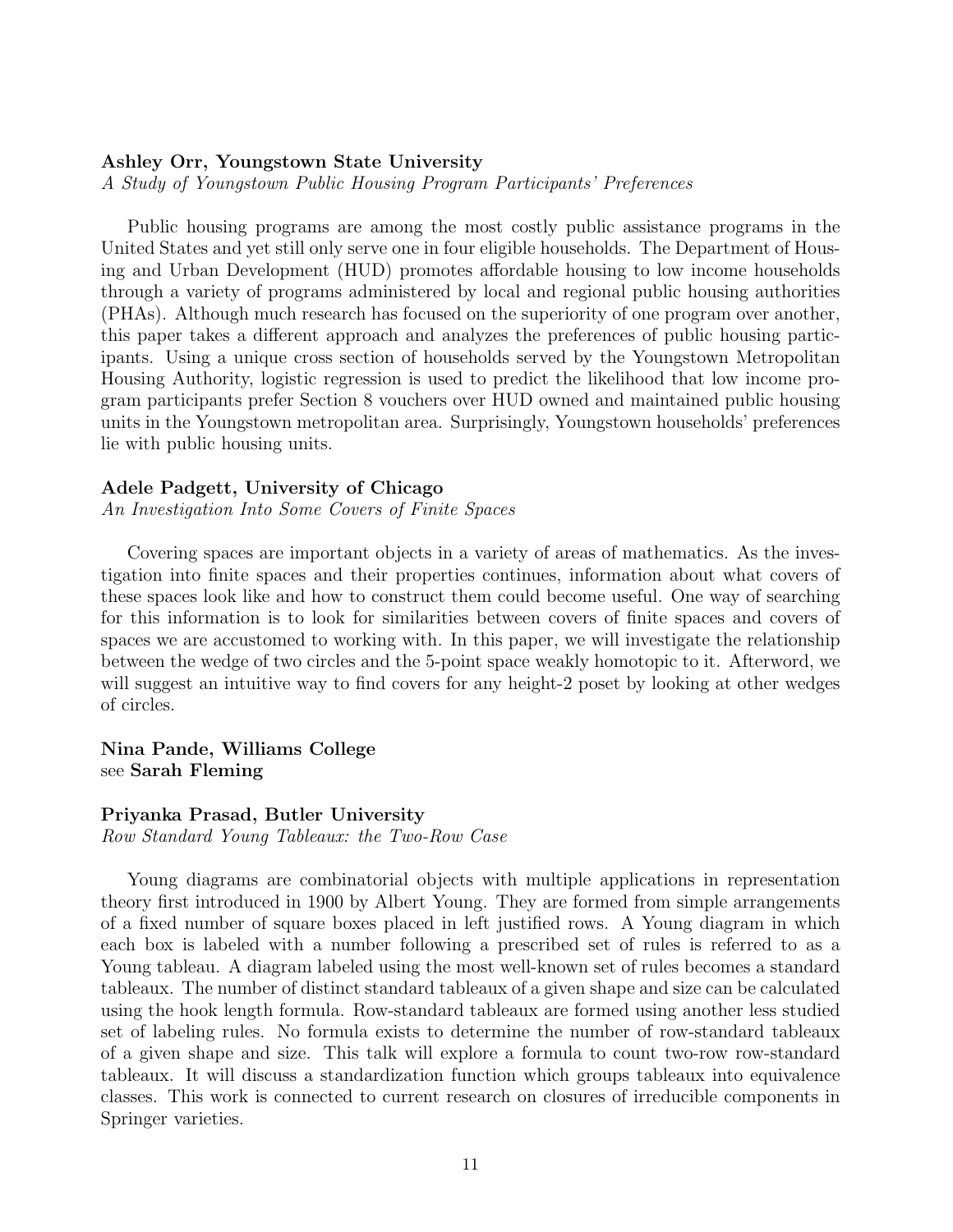# Sruti Prathivadhi, Creighton University

Mathematically Modeling Cancer Metastasis Through Mechanical Properties

Accounting for over 90% of cancer deaths, metastasis is a complex process by which cancer translocates to organs away from the primary tumour site. Unfortunately, existing cancer drugs do not target metastasis as our understanding of the field is limited. In our project, we consider the fluid dynamics of the microcirculation using a microfluidic platform which mimics capillary constrictions of the pulmonary and peripheral microcirculation. Using the Navier-Stokes equation, finite element analysis and COMSOL Multiphysics $^{\circledR}$  simulations, we extract the elastic and viscous properties of the cancer cells, subjected to various chemotherapeutic drugs. The mechanical properties enable us to assess, in a non-invasive manner, the pro- and anti- metastatic effects of these cancer drugs. Our work is a first step towards establishing cell mechanics as a readout to assist in effective anti-metastatic drug development.

## Hannah Prawzinsky, Northern Arizona University

New coprime vertex labelings

A prime vertex labeling is an injective assignment of the labels  $\{1, 2, \ldots, n\}$  to the vertices of an n-vertex simple connected graph such that adjacent vertices receive relatively prime labels. I will present new labelings for several infinite families of graphs. No prior knowledge of graph theory will be assumed.

# Lattie Reddoch, Furman University

Optimizing School Zones

Evidence suggests that the socioeconomic status of a students classmates directly correlates to that students academic performance (Kahlenberg, "From All Walks of Life: A New Hope for School Integration," American Educator, 2012). However, many school districts neglect socioeconomic status when creating their attendance zones. In this work, we seek to assign students to high schools in Greenville County, South Carolina – one of the largest school districts in the country by area and by population – so as to balance the distance travelled and socioeconomic factors. The methodology of this work highlights how this assignment might be achieved for other school districts.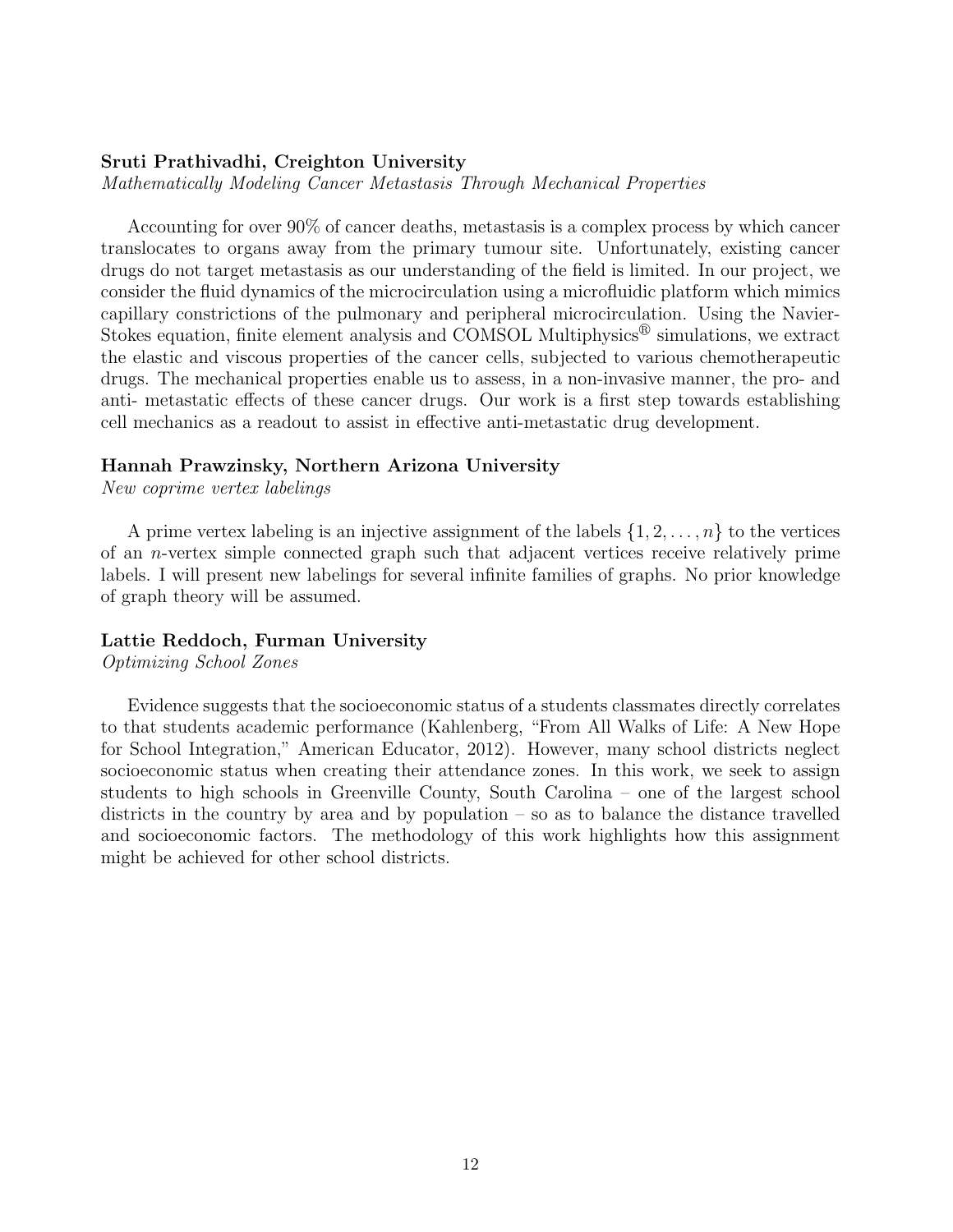## Majerle Reeves, California State University, Fresno

Optimizing An Immunization Scheme for Influenza

In its efforts to combat seasonal influenza, for years the CDC has advocated distributing the flu vaccine in such a way that children and the elderly are prioritized. In this research, we seek to determine whether or not the current flu vaccination scheme is optimal and if so, what is the best way to immunize a population. We use data from recent flu activity in the United States and inter-regional travel to create a model of flu activity within California. The model is then used to optimize the distribution of vaccines. Our experiments show that the current vaccination scheme is correct in prioritizing children and elderly, but that a more concerted effort should be made to vaccinate children and the elderly. The conclusions reached give public health authorities a strategy to keep levels of influenza infections to a minimum given cost and supply limitations in distributing the flu vaccine.

# Zoe Rehnberg, Washington University in St. Louis

ETF-Based Models for Liquidity Risk

An exchange-traded fund (ETF) is a security that represents a collection of assets and provides a more liquid market for positions dependent upon those assets. Liquidity in ETF markets is of interest to many financial institutions that must manage the risk of buying and selling assets in these markets. Under illiquid conditions, large transactions can result in high trading costs or an inability to sell a position. To accurately assess liquidity in the underlying basket, financial institutions rely on metrics that model and track changes in liquidity over time. A metric developed in 2014 exploits the difference between the ETF share price and the net asset value (NAV), or price per share of the basket of underlying assets, to quantify liquidity. Because these two values are based on the same securities, the difference between them can be attributed to a liquidity difference. In our work, we expand this model beyond simple use of ETF price and NAV to include the effects of market depth and time-to-liquidation.

#### Alanna Riederer, University of Central Oklahoma

Modeling in Ecology: Simulating the Reintroduction of the Extinct Passenger Pigeon

The Passenger Pigeon was an iconic species of bird in North America that comprised 25- 40% of North American avifauna. Passenger Pigeons went extinct in 1914 due to excessive hunting. Current research aims to de-extinct the Passenger Pigeon. To determine under which conditions a Passenger Pigeon could survive a reintroduction into a natural habitat, we used an agent-based model. The model incorporates logistic population growth, an Allee effect, and a Holling Type III functional response. The model is spatially explicit to simulate the population dynamics of the Passenger Pigeon in a number of present-day forest environments. It incorporates the following stochastic processes: varying availability of food sources, reproduction, and natural death of the Passenger Pigeon. Bio-energetics, tree distributions, and other ecological values were obtained from literature. Results from our simulations suggest that the Passenger Pigeon could survive a reintroduction into a natural environment.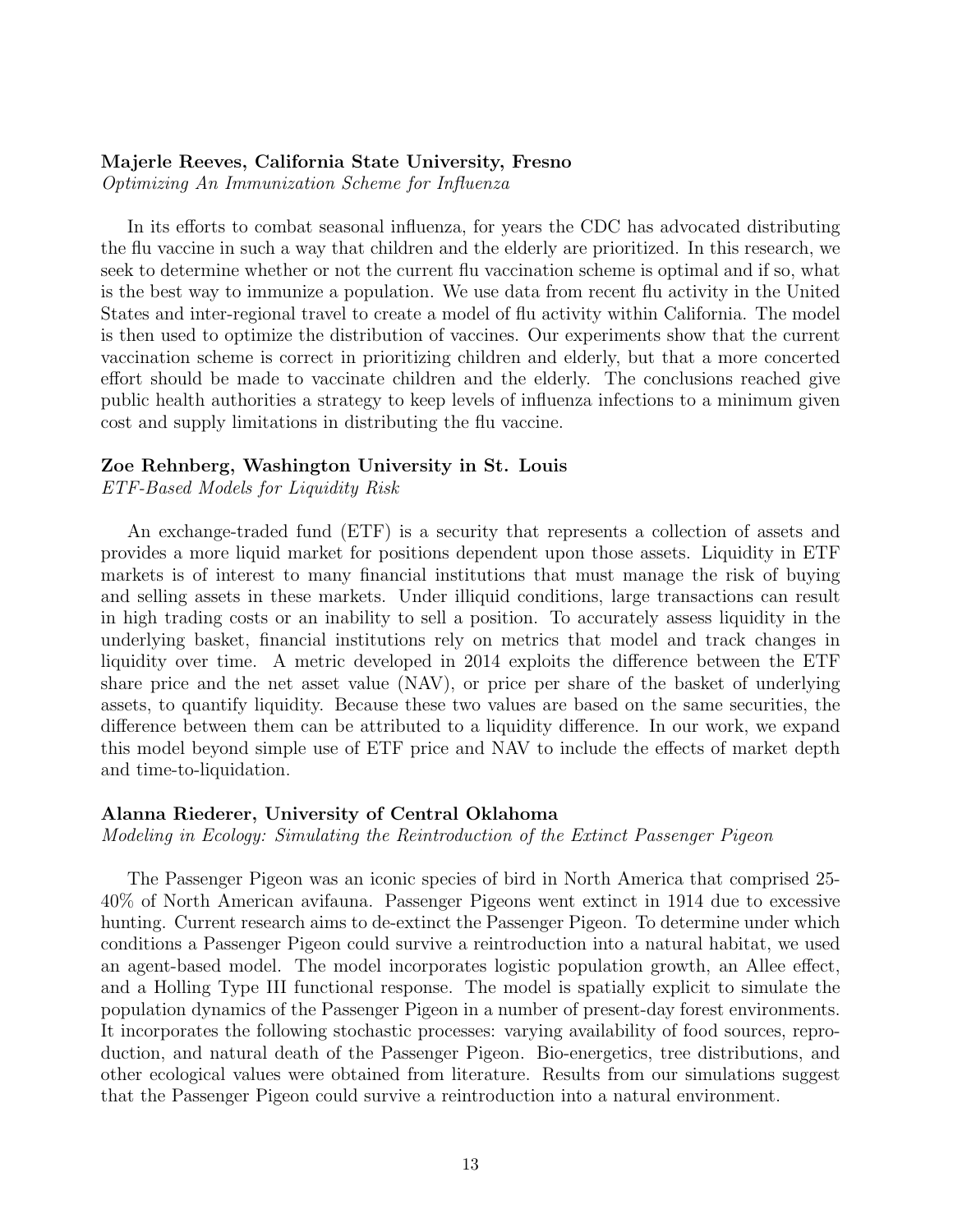#### Emily Roberts, Coe College

Differential Outcomes by SES in Children Undergoing Treatment for Acute Lymphoblastic Leukemia

The most common pediatric malignancy is acute lymphoblastic leukemia (ALL). This research focused on identifying differential outcomes for treatment-related toxicities by different socioeconomic status of patients. Two protocols of clinical trials for ALL at the Dana-Farber Cancer Institute were analyzed under mentor Dr. Donna Neuberg. Patients in the clinical trials were children and adolescents newly diagnosed with ALL. Survival analysis was used to compare relapse free survival. Logistic regression used to create a model to explain the incidence of toxicities. There are some differential toxicity outcomes by socioeconomic status for patients with ALL. Prospective studies to investigate potential causes are necessary.

#### Megan Roddie, Sam Houston State University

The First Subconstituent of a Strongly Regular Graph

We search for strongly regular graphs using the first and second subconstituents of the graph, making an assumption about automorphisms acting on those constituents.Assuming an abelian group acting on the first constituent, we find the linear representations of the group, a sum of roots of unity lying in a cyclotomic extension of the rationals. We examine parameters  $(v, k, \lambda, \mu)$  where primes 5 or 3 divide the valency k. Three examples of this case are  $(121, 40, 15, 12)$ ,  $(196, 65, 24, 20)$ , and  $(64, 21, 8, 6)$ . In the first two cases we use a 5th root of unity to determine the possibilities for the trace of the representation. Then using different methods, such as bounds for certain matrix entries and knowledge about Galois automorphisms, we eliminate some of the possibilities that survive the first test. The same process is used for the parameter set (64, 21, 8, 6) but instead uses a cube root of unity.

#### Huei Sears, Michigan State University

Properties of the Roots of Tribonacci-type Polynomials

Consider Tribonacci-type polynomials defined by the following recurrence relation  $T_n(x) =$  $\alpha(x) \cdot T_{n-1}(x) + \beta(x) \cdot T_{n-2}(x) + \gamma(x) \cdot T_{n-3}(x)$ , where recurrence coefficients  $\alpha(x)$ ,  $\beta(x)$ , and  $\gamma(x)$  and initial conditions  $T_0(x)$ ,  $T_1(x)$ , and  $T_2(x)$  are arbitrary functions of x. In this talk, we present matrix representations of  $T_n(x)$ , namely  $M_n(x)$ , such that det  $|M_n(x)| = T_{n-1}(x)$ . Using this determinant representation, I discuss the nature of all roots of all polynomial sequences of this form using an alternative method of Gerŝchgorin's Circle Theorem, Laguerre's application of Samuelson's Inequality, and an application of Rouché's Theorem. Special cases of  $T_n(x)$  mentioned include a recurrence with only real roots and a recurrence with only complex roots. I conclude with a presentation of ordinary generating functions for all polynomials mentioned.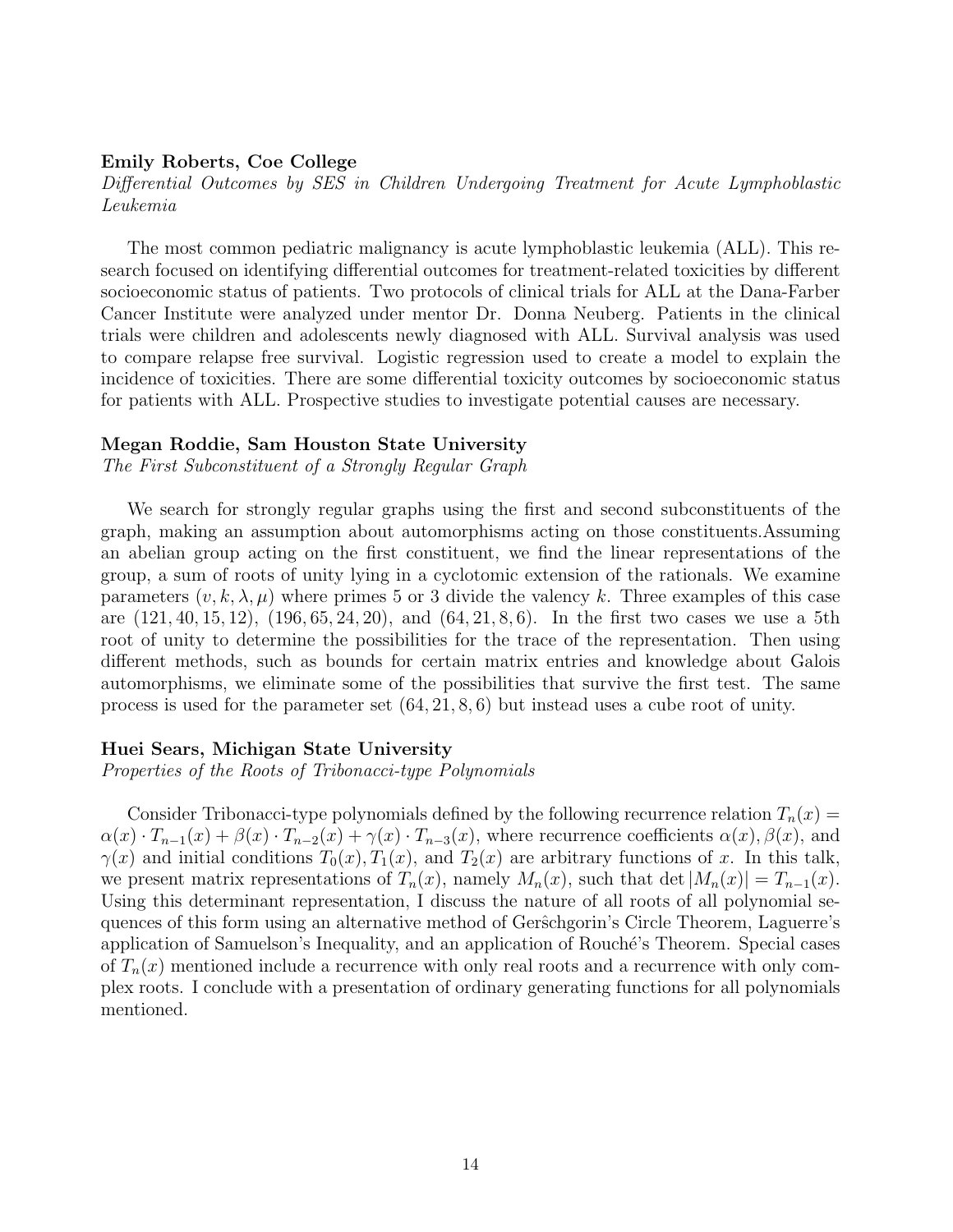## Emily Stark, Austin Peay State University

A Game Theory Approach to the Cost-Benefit Analysis of a Public versus Private University Degree

The purpose of this research is to look at the legitimacy of the signaling capabilities of a university degree from a public or a private university to the employer. The project will be addressing the article Job Market Signaling by Dr. Michael Spence from 1973 and modeling his analysis with an extensive-form game. Spence's article is set from the viewpoint of the employer so for comparison, the applicants viewpoint will also be modeled with an extensiveform game. It is expected that, in the context of the economy, at some point the signaling ability of a more prestigious university will be compromised due to the price of a private institution. In other words, these models support that at a certain point the cost of a private institution is greater than the signal the employer receives pertaining to the applicants work effort and skill level.

### Sara Stover, Mercer University

Classification of Skew Sturmian Sequences

Sturmian sequences are a class of bi-infinite sequences defined by Morse and Hedlund in 1940. In our research, we examined a less-studied subclass of these called skew Sturmian sequences and tried to understand the shift spaces they generate. We classified these shift spaces up to conjugacy, an important equivalence relation in symbolic dynamics.

# Melissa Theobald, Northern Arizona University

Cycles in Various Nonlinear, Age-Structured Population Models

We consider N-dimensional, age-structured models of the normally 1-dimensional Beverton-Holt, Ricker, and Pennycuick population models. Our particular interest is in the impossibility of certain p-cycles in models of corresponding dimension as well as the impossibility of certain  $q$ -cycles in p-dimensional models where q divides p.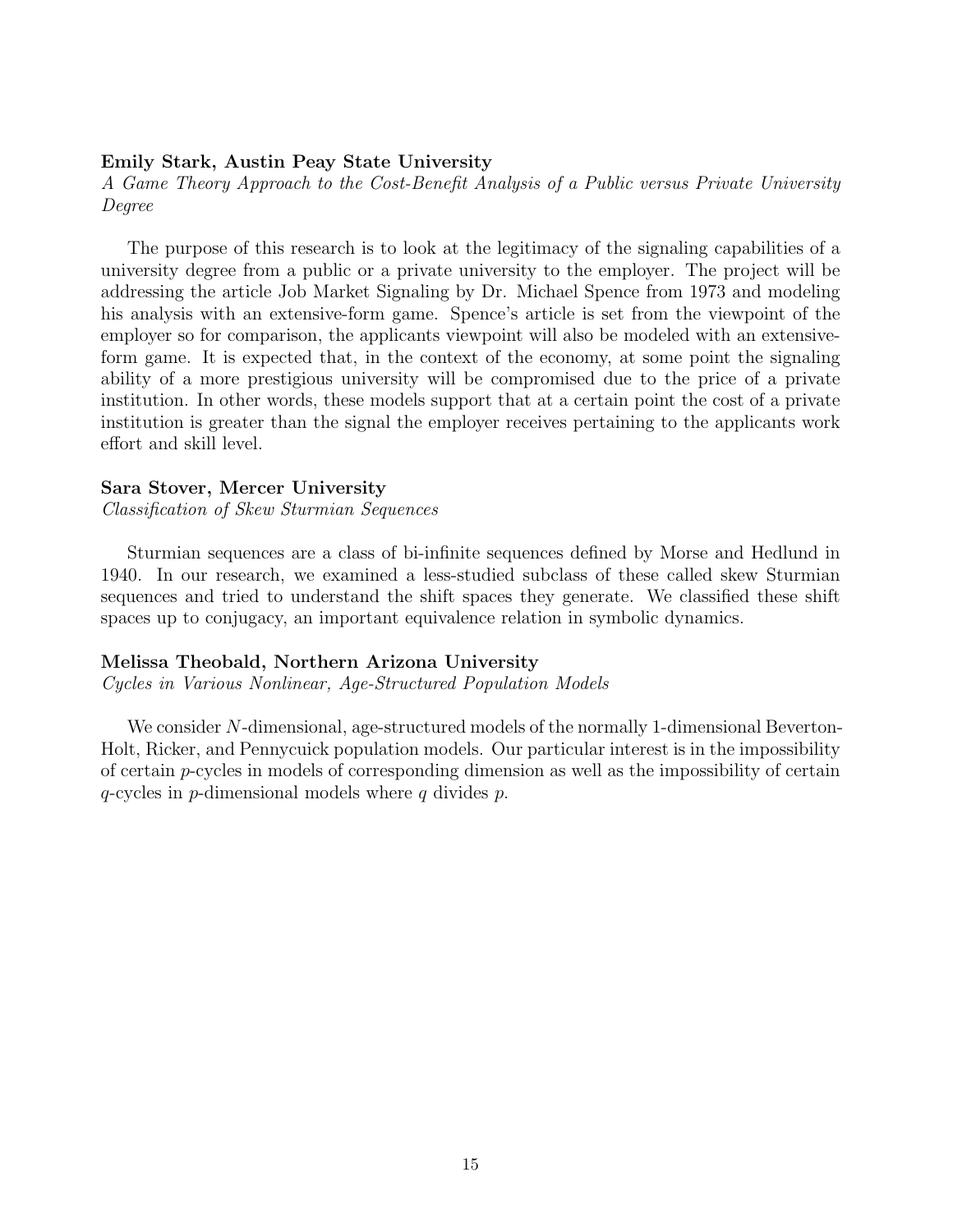# Claressa Ullmayer, University of Alaska Fairbanks

Survival Analysis Dimension Reduction Techniques: A Comparison of Select Methods

Formal studies across many fields may obtain copious amounts of "redundant" data to explain pertinent outcomes. Thus, dataset dimensionality reduction becomes imperative for facilitating the explanation of phenomena given abundant covariates. Principal Component Analysis and Partial Least Squares are established methods used to obtain components, such that the covariance and correlation is maximized between linear combinations of predictor and response variables. The performance of Johnson-Lindenstrauss Euclidean random matrices were also investigated. The performance of these techniques was explored by simulating 5,000 datasets using R statistical software. The semi-parametric Accelerated Failure Time model was utilized to obtain predicted survivor curves. Bias and mean-squared error between true and estimated survivor curves was ascertained to find the error distributions of all methods. The results indicate that PCA outperforms PLS, and the three random matrices outdo both PCA and PLS.

#### Gabrielle VanScoy, Youngstown State University

A Bone Eat Bone World: Math Models of Bone Metabolism

Bone mass and density are regulated by bone cells (osteocytes, osteoblasts, and osteoclasts) in response to stress on the bone. It is understood that micro fractures within bone increases communication among cells, which allows new bone to replace damaged cells. A biomedical engineering lab at the University of Akron is developing experiments to better understand the ways and methods of bone metabolism (resorption and formation) in response to stress on the bone. Discrete Stochastic Mathematical models are constructed to aid in the understanding of the bone resorption and the bone replacement processes. These models are ideal because they allow for the tracking of the decisions made by each individual bone cell as opposed to the average activity for a large group of bone cells. They are also very flexible to new or changing information which tends to be the trend in biological experiments. Progress on the above described mathematical models and spatial statistics will be presented and future work mentioned.

# Emily Vecchia, University of St. Thomas see Erin Brine-Doyle

# Chuyue (Monica) Wang, North Carolina State University Sensitivity Analysis: Sensitivity Equations vs. Complex-Step Method

Sensitivity analysis provides valuable insights about how robust a system's responses are with respect to changes in parameters and data. Moreover, it shows what parameters or data are most influential in the system and can effectively be used as active controls. In our work, we numerically estimate sensitivities for various DE models using the classical method with sensitivity equations and the complex step method, based on the Cauchy-Riemann equations. The talk will provide a comparison of the two numerical methods and a discussion of their pros and cons.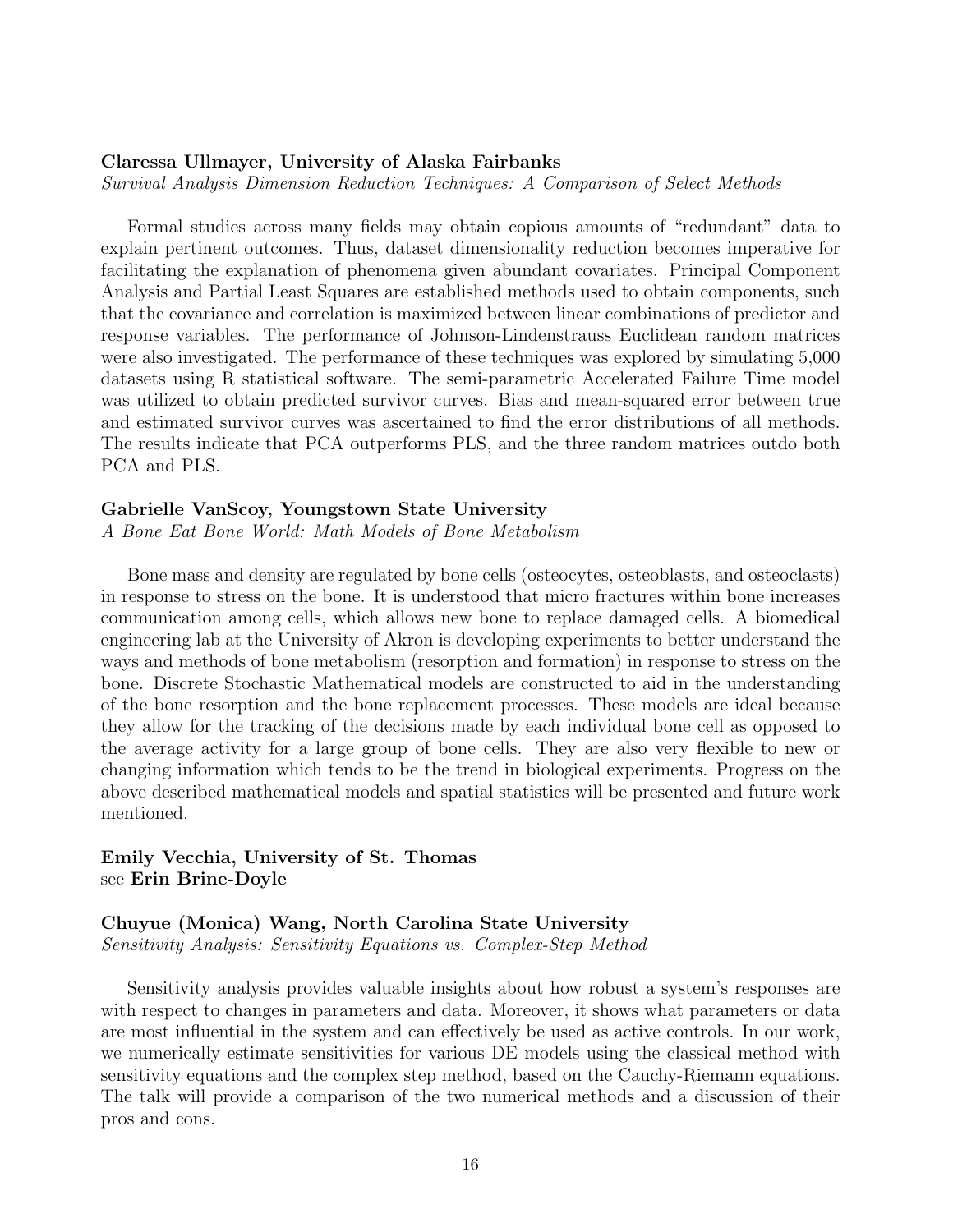### Lilly Webster, Grinnell College

Involution Subword Complexes in Coxeter Groups

Let W be a Coxeter group with generators  $S$ . An element in W and a word in the elements of  $S$  define an interesting simplicial complex, called a subword complex. We define an operation on the involutions in  $W$  that functions analogously to the usual product in Coxeter groups. This operation allows us to define an involution subword complex, given an involution in W and a word in the elements of S. We will show that involution subword complexes are structured very similarly to subword complexes defined under the usual product. We will discuss a special class of involution subword complexes in  $S_n$  and demonstrate they are isomorphic to the dual associahedron.

## Christine Wiersma, Alma College

Characterizing the Geometry and Topology of RNA Junctions

Ribonucleic acid (RNA) is one of the least studied molecules in the body. There are many different types of RNA, each with specific structures and functions, which are directly related. Many RNA molecules have one or more closed loops, or junctions, that are central to the structure of the entire molecule. This project attempts to characterize the geometry and topology of RNA junctions using three values: the linking number, total twist, and writhing number. We model the loops using a curve consisting of linked edges. The linking number describes the entanglement of the two edges of the curve. The twist of the edges around each other is denoted by the total twist, and the folding of the centerline is indicated by the writhing number. These values were computed using a discrete model of RNA created in Wolfram Alpha's Mathematica. The initial calculations were completed with tRNA. A survey of the junctions in other types of RNA will continue to reveal more about the structure of these molecules.

#### Qi Yang, University of Southern Califronia

Detecting Foot-Chases from Police Body-Worn Video

Existing methods to record interactions between the public and police officers are unable to capture the entirety of police-public interactions. In order to provide a comprehensive understanding of these interactions, the Los Angeles Police Department (LAPD) intends to utilize Body-Worn Video (BWV) collected from cameras fastened to their officers. BWV provides a novel means to collect fine-grained information about police-public interactions. The purpose of this project is to identify foot-chases from the videos using machine-learning algorithms. Our proposed algorithm uses the *Bag-of-Intrinsic-Words* algorithm followed by classification via support-vector machines. Our training dataset consists of 100 training videos (20 foot-chase & 80 non-foot-chase), and a test dataset of 60 LAPD videos (4 foot-chase & 56 non-foot-chase). We achieved results of 91.6% testing accuracy.